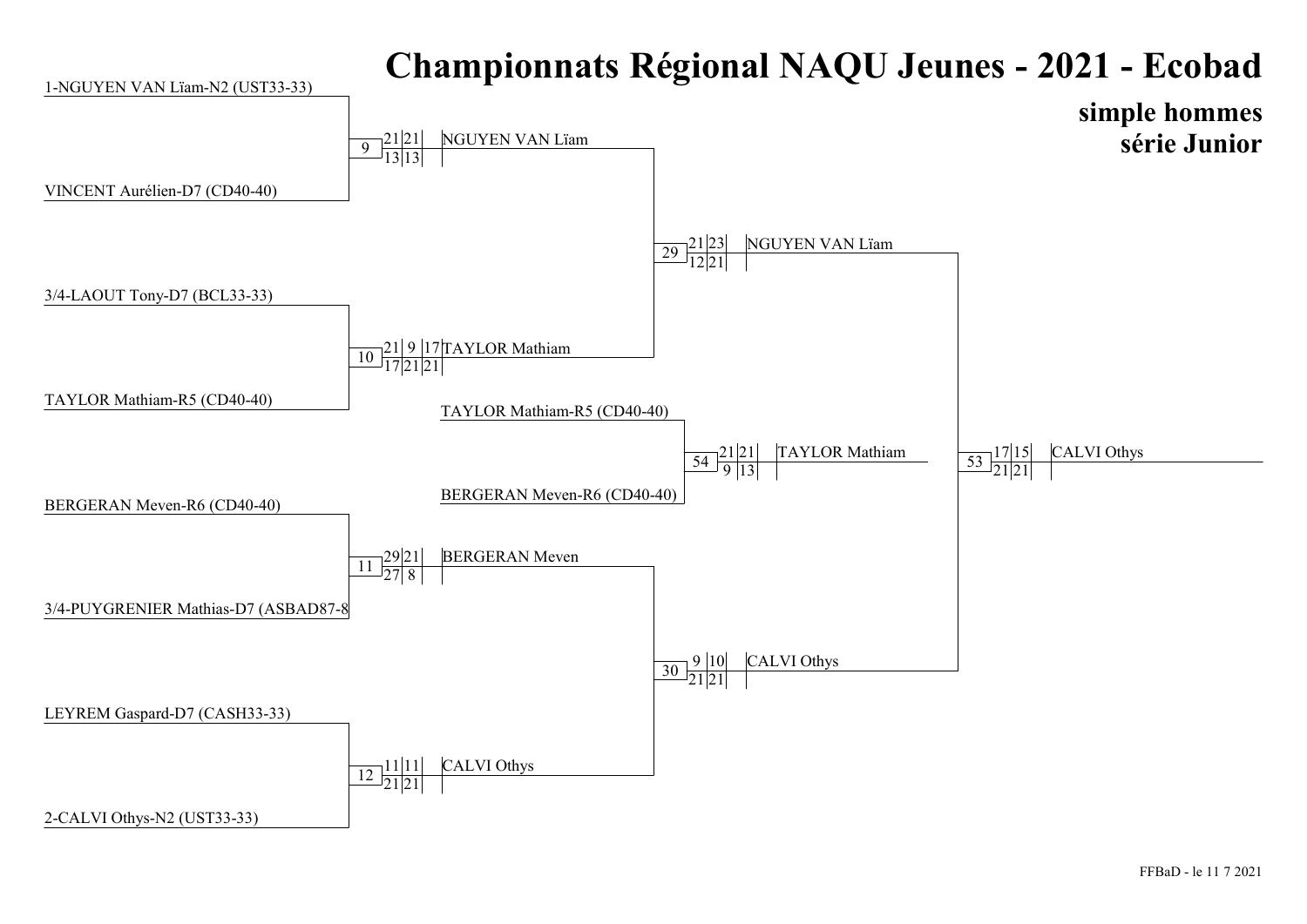## Championnats Régional NAQU Jeunes - 2021 - Ecobad

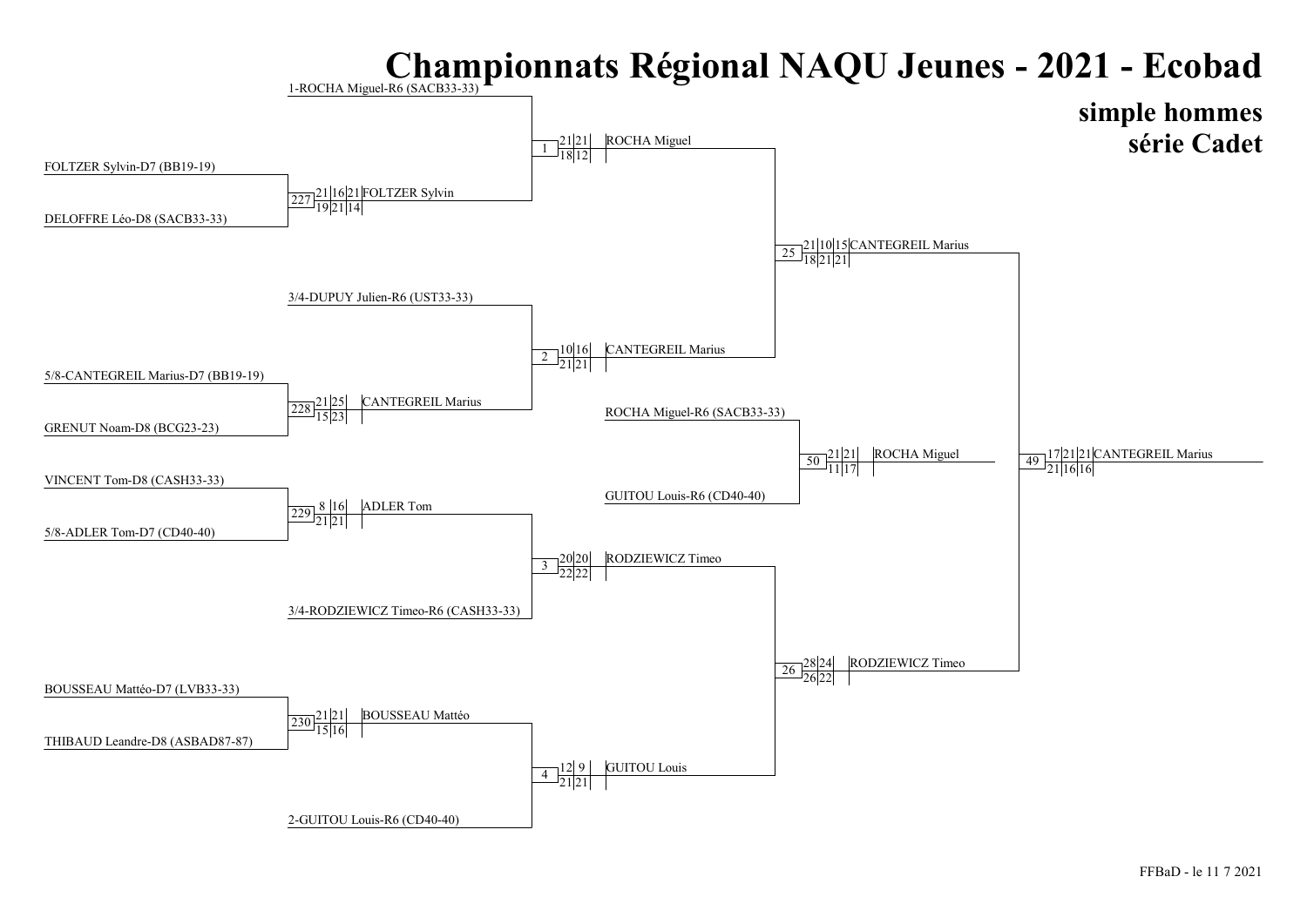

## FFBaD - le 11 7 2021